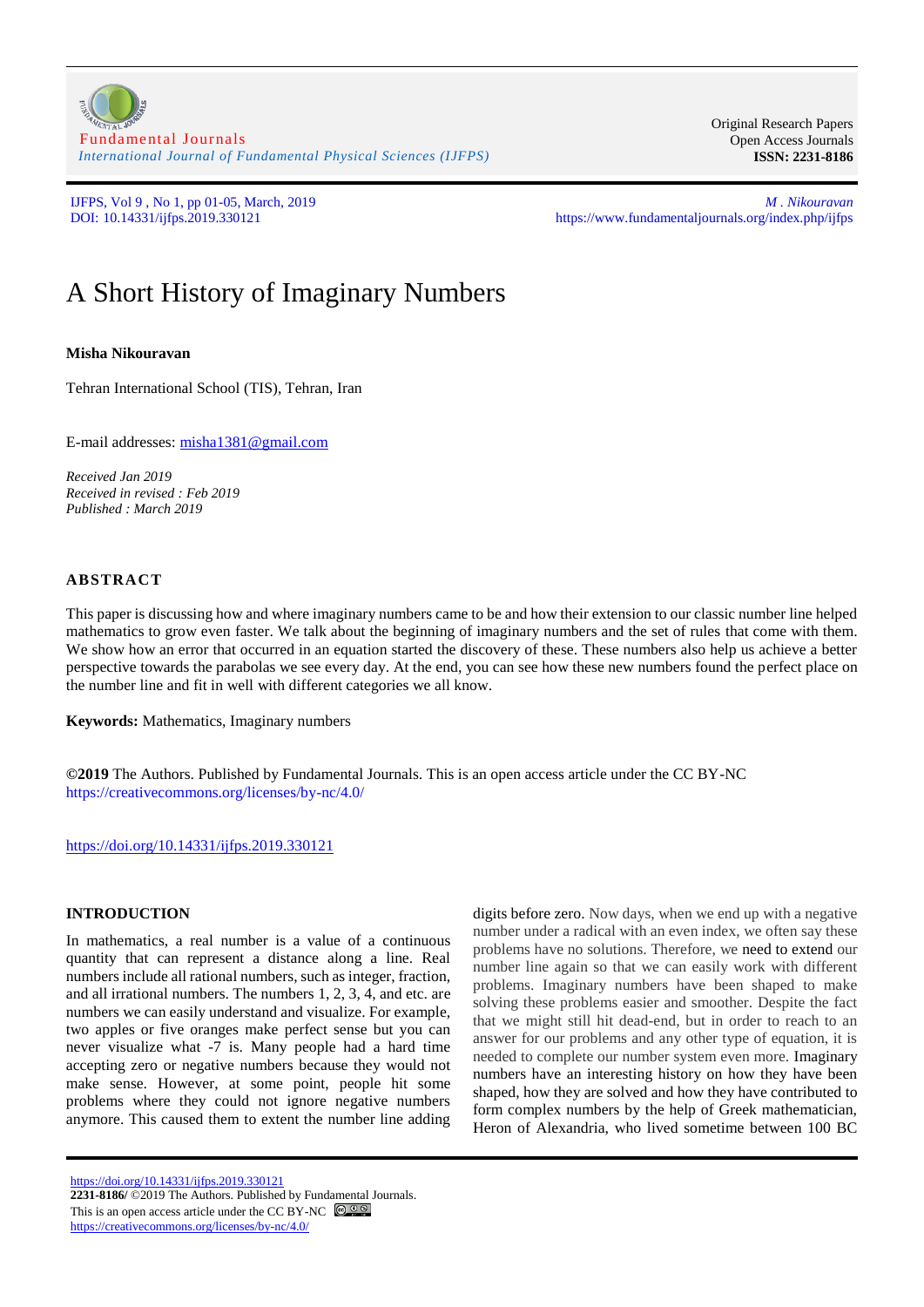and 100 AD [\(Roy, 2007\)](#page-4-0). They first appeared in a study concerned with the dimensions of a pyramidal frustum. Although Heron of Alexandria recognized the conceptual possibility of negative numbers possessing square roots, it took a considerable period before they started to become of practical significance. This was owed to discoveries made by Scipione del Ferro and Girolamo Cardano roughly between 1450 and 1600 AD. From 100 AD to the fifteenth century, very little information on imaginary numbers was recorded. Worthy of note are contributions made by scholars such as Diophanrus of Alexandria (circa 300 AD) and Mahaviracarya (circa 850 AD) who both also considered the conceptual possibility of square roots of negative numbers. By the 18<sup>th</sup> century complex numbers had achieved considerable recognition and were starting to become written as, for example,  $3 + 5i$ , where 3 represents what is known as the real component and  $5i$  is the imaginary component. The letter  $i$  here is representative of  $\sqrt{-1}$  and first used by Euler in 1777.



Now we have the same problem with  $(\sqrt{-1})$  and that is why mathematicians like Del Ferro, Tartagli and Bombelli came together to solve these. Here we aim to consider a combination of real numbers with non-real numbers that is call imaginary numbers. Mathematicians use the letter " $i$ " to symbolize the square root of  $-1(i = \sqrt{-1})$  and first used by Euler in 1777 as non-real part.

#### **EULER AND DEL FERRO**

Cardano was the first to introduce complex numbers  $a + \sqrt{-b}$ into algebra, but had misgivings about it [\(Merino, 2006\)](#page-4-1).

L. Euler (1707-1783) introduced the notation  $i = \sqrt{-1}$ [\(Dunham, 1999\)](#page-4-2), and visualized complex numbers as points with rectangular coordinates, but did not give a satisfactory foundation for complex numbers. The example  $x + 5 = 2$  is easy and can be solved now days under seconds but it challenged one of the best mathematicians, Leonhard Euler, back in the 18<sup>th</sup> century. Euler did not know how to deal with negative numbers and even once said that negative numbers are more than infinite. Negative numbers were ignored on and on because people simply did not know what to do with them. Then, 5 centuries ago, something happened in Europe that did not allow mathematicians to ignore these numbers anymore. Del Ferro, and Italian mathematician, was trying to find a formula for equations with the highest power of 3, cubic  $(ax^{3} + bx^{2} + cx + d = 0)$ . Since the general term is a little bit more complicated, Del Ferro first considered the case where the  $x^2$  term is missing and the last term is negative  $(ax^{3} + cx - d = 0)$ . Since back then, people didn't want to deal with negative numbers; Del Ferro brought d to the other side and said that c required to be positive  $(ax^3 + cx =$  $d; d > 0, c > 0$ ). Then he tried to make x alone by bringing everything else to the other side. It took Del Ferro some clever substitutions but he finally was able to find an equation, where just like the quadratic formula, you need to substituted numbers to find answers:

$$
x = \sqrt[3]{\frac{d}{2} + \sqrt{\frac{d^2}{4} + \frac{c^3}{27}}} + \sqrt[3]{\frac{d}{2} - \sqrt{\frac{d^2}{4} + \frac{c^3}{27}}} \qquad (1)
$$

Del Ferro kept his formula a secret until he was on his deathbed when he finally told his student, Antonio Foir.

## **FOIR AND TARTAGLIA**

After finding out about the formula, Foir challenged a much more skilled mathematician, Fontana Tartaglia. Tartaglia claimed that he could solve cubic equations way before but it was all a lie. At the last minutes before the challenge, he finally found the way to solve them and bet Foir. The reason that Foir's formula did not work well was that sometimes the equation would break under certain c d values. This means that after substituting certain numbers, you would end up with a negative number under the radical with the index of  $2$ ,  $(d =$  $4, c = 15$ 

$$
x^3 = 15x + 4 \tag{2}
$$

$$
x = \sqrt[3]{\frac{d}{2} + \sqrt{\frac{d^2}{4} - \frac{c^2}{27}}} + \sqrt[3]{\frac{d}{2} - \sqrt{\frac{d^2}{4} - \frac{c^2}{27}}} \tag{3}
$$

$$
x = \sqrt[3]{2 + \sqrt{-121}} + \sqrt[3]{2 - \sqrt{-121}}
$$
 (4)

### **CARDAN AND BOMBELLIE**

After a famous mathematician, Cardan, found out about the formula and its problem, he came up with a way to solve it. Well we usually say that there is no solutions to our problem when we end up with negative numbers under a radical with an even index but from the way that parabola are formed, we can see that they should always have a solution. As an example, if we have  $x^2 + 1$  our graph would be this:

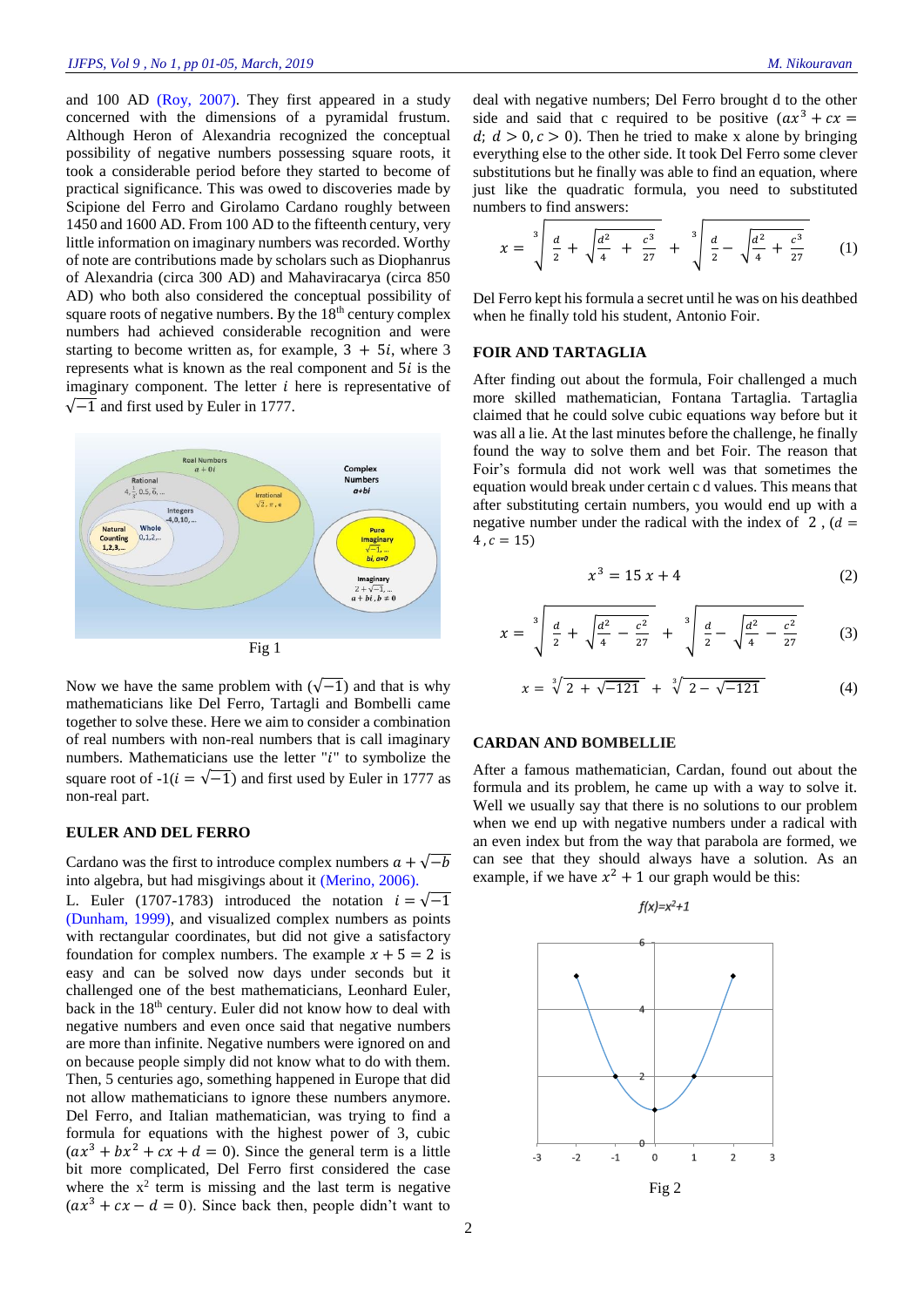We can obviously see that the graph does not pass the x-axis at all. However, if we look from another perspective, we can see that it actually those cross the x-axis and that we were just looking at it from the wrong angel. This is proof that we should have an answer for our cubic problem despite the fact that our formula ends up with no solutions. Cardan knew this and was thinking for a way to solve the problem [\(Guilbeau, 1930\)](#page-4-3).

He found a smart way to go around the negative numbers but ended up being stuck in an algebraic loop, where he would start from somewhere but end up at the same place. Unfortunately, Cardan could not solve this problem and passed away. However, his student, Bombelli finally succeeded in solving the problem that was bothering many generations for years. Bombelli first accepted the fact that if both positive and negative numbers would not work, then there should be another type of numbers that did work. Then, rather than dreaming about a new number or a new symbol, Bombelli simply said let  $\sqrt{-1}$  be a number itself.

In the past, everyone agreed and said that the square root of negative numbers cannot exist, but Bombelli simply accepted them and said that they may exist. Although  $\sqrt{-1}$  was said to be a new number for itself, Bombelli could not find a place for the new number on our number line. That led to the question that if  $\sqrt{-1}$  is even a "real" number. Bombelli saw that the number line had been improved and extended many times before and that this needs to be done again so that we can fit our new number in. Before this, Bombelli tried to simplify Cardan's equation

$$
x = \sqrt[3]{\frac{d}{2} + \sqrt{\frac{d^2}{4} + \frac{c^3}{27}}} + \sqrt[3]{\frac{d}{2} - \sqrt{\frac{d^2}{4} + \frac{c^3}{27}}}
$$
(5)

by saying "the root of minus 1 parts of each half of the equation must cancel out when added together" (a and b are constants we need to find)

$$
\left(\sqrt[3]{2+\sqrt{-121}}\right)^3 = \left(a+b\sqrt{-1}\right)^3
$$

$$
\left(\sqrt[3]{2-\sqrt{-121}}\right)^3 = \left(a-b\sqrt{-1}\right)^3\tag{6}
$$

First, he eliminated the cube root, which then resulted in a system of equation

$$
2 = a(a^2 - 3b^2)
$$
 (7)

$$
11 = b(3a^2 - b^2) \tag{8}
$$

However, Bombelli got around this by some checking and guessing. He took the original equation and substituted a few numbers and finally found that 4 is the solution. So now if we substitute 4 into our new equation we will get  $a = 2$ ;  $b = 1$ . If you replace these numbers, we will see that the answer is 4. We have found the solution to Cardan's problem! The interesting this is that nor our solution or our process contained  $(\sqrt{-1})$ , but we found out that by extending our number system to contain,  $\sqrt{-1}$ , we can solve equations like this.

Now that we know these numbers can help us solve equations that were once considered "impossible", we need to know their nature and where they stand on the complex plane.  $\sqrt{-1}$  Was at first considered as a "hack" for solving some mathematical

equations. After all, just like 0 and negative numbers, no one could imagine what  $\sqrt{-1}$  was in the real world. That is the reason they have given the terrible name *imaginary*.  $\sqrt{-1}$  Is actually a number, like all the other numbers, has a place on the complex plane, and even has a pattern. After a century later, Euler started using *i* as a symbol instead of  $\sqrt{-1}$  so that he would avoid writing this number on and on. When  $\sqrt{-1}$ was named imaginary, in response, everything else on the number line took the name of "real". When we then put together a real and an imaginary number, we get what we call a Complex Number (ex 3+2i). All of complex analysis can be developed in terms of ordered pairs of numbers, variables, and functions  $u(x, y)$  and  $v(x, y)$  [\(Arfken & Weber\)](#page-4-4). Although we know about i, we cannot find a place for it on the number line. Now remember our original problem? We wanted to find a number that when multiplied by it self, lead us to a negative number. Well when we take 3, as an example, we can see that  $(3 \times 3)$  is 9 (a positive number) and  ${(-3) \times (-3)}$  is again 9, another positive number. From this, we can understand that no matter where we start on the real number line, we would always end up turning 180˚ back into the positive side of the number line:



Therefore, what we need is a number, to which when multiplied by itself, would turn 90˚ not 180˚. This is what imaginary numbers do. Therefore, from this, we can create the complex number line, where imaginary number is at a right angle to our number line. When we raise a real numbers to a power, they get bigger and bigger as they naturally should. Nevertheless, when we raise i to a higher power, the number does not increase. Instead, it creates a pattern after every 4 multiplications:

$$
i^1 = i
$$
  $i^2 = -1$   $i^3 = -i$   $i^4 = 1$   
 $i^5 = i$   $i^6 = -1$   $i^7 = -i$   $i^8 = 1$  (9)

So when we take 1, as an example, and multiply it by i, we get i, and when we multiple i with i again, we get -1. This is the 90˚ rotation we were looking for. When we keep multiplying with i, we keep rotating around the plane and getting the same numbers every 4 multiplication. So we cannot say that imaginary numbers are apart from our number line or just a random hack, they are in fact an extension to our number line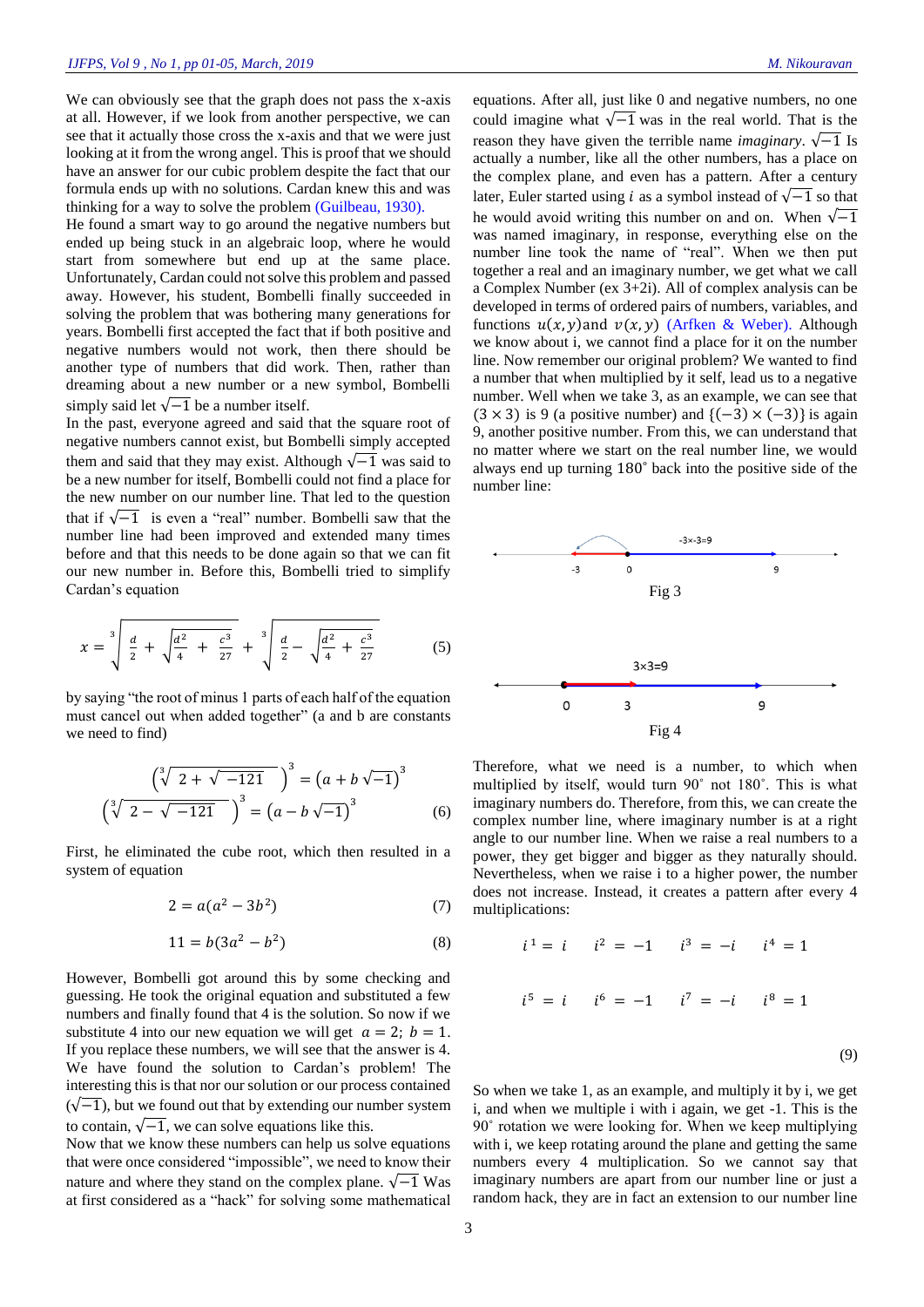but can be seen when we look at numbers from 2 dimensions. Sometimes, it is not obvious that we are missing a set of number.

We can figure if we are by using the mathematical idea of closure. What we need to do is to find out under which operations different sets of numbers close under, and if a set results to another number, which is not, included in our set, that is when we need to add another part of numbers to math.



## **CONCLUSION**

A real number is a value that represents a quantity along a continuous number line. Real numbers can be ordered. The symbol for the set of real numbers is script R. The real numbers include: counting natural numbers  $N = \{1, 2, 3, ...\}$ , Whole numbers  $\{0, 1, 2, 3, \ldots\}$ , Integers  $Z = \{\ldots, -3, -2, -1, 0, 1, 2, 3, \ldots\}$ , Rational numbers such as  $Q = (-\frac{1}{2}, 6.25, 0.6\overline{25}, \sqrt{3})$  and Irrational numbers such as {  $0.121221222...$ ,  $\sqrt{3}$ ,  $\pi$  }. The basic properties of real numbers are used to determine the order in which we can simplify mathematics expressions. There are four mathematical properties, which involve addition. The properties are the commutative, associative, additive identity and distributive properties. Real numbers are closed under addition, subtraction, and multiplication. The commutative property says that the positions of the numbers in a mathematical equation do not affect the ultimate solution. Five plus three is the same as three plus five. This applies to addition, regardless of how many numbers you add together. The commutative property allows you to add a large group of numbers together in any order.

The commutative property does not apply to subtraction. Five minus three is not the same as three minus five. If we try subtraction for natural numbers, we can see that for some natural numbers (such as  $6 - 4 = 2$ ) we get a natural number as an answer, but for ex. 4-6, we will not end up with a natural number anymore. We do not have any negative numbers or zero in outer set. Therefore, we need to expand out number set to include negative numbers and zero. These are called integers. After we expanded our number set to include integers, we could see that although natural numbers are not closed under subtraction, integers are (since subtracting any integer from the other will result to another integer).

As we use more mathematical operations, we have to expand our number set even more in order to include answers for these

operations. As we bring division, we learn to include fractions in our number set.

That is when rational numbers come in. From this, we can say that all integers are rational numbers but not all rational numbers are integers. Now we can see that rational numbers are closed under addition, subtraction, multiplication and division. However, not under root or power since sometimes raising a rational number to a power will not result in another rational number. It turns out that  $\sqrt{2}$  is not resulting in a rational number since there are no two EXACT numbers that when multiplied together result in 2. Moreover, because of this, we give the name "irrational" to these numbers. There is even another group of numbers that are named Transcendental (which are like  $e$  or  $\pi$ ...).

Therefore, as we include irrational numbers, we now have what we call real numbers. After including all these different types of numbers, do we still result in a real number when we square another real number? Well, despite all these extensions, we might still have something missing from our number set. As an example, the square root of -9 has no solution and because of that problem, we have to expand our number system even more to include imaginary numbers ( $\sqrt{-9} = 3i$ ). Taking all our numbers, from real to imaginary, we finally reach to what we call complex numbers. Despite this, some mathematicians say that even complex numbers are not sufficient and that problems like  $\sqrt{-i}$  will not result in a complex number. However, that turned out to not be the case. We can in fact evaluate the square root of  $-i$  using the complex plane. "Since  $-i$  has a magnitude of 1 at an angle of  $-90$ degrees; we just need a number with a magnitude of 1 at an angle of -45 degrees. According to our unit circle,

$$
\left(\frac{\sqrt{2}}{2}\right) - \left(\frac{\sqrt{2}}{2}\right)i\tag{10}
$$

Therefore, the square root of -1 is just another complex number. In fact, there is no operation that the complex numbers cannot handle.

| Table 1        |              |                                                      |                                     |
|----------------|--------------|------------------------------------------------------|-------------------------------------|
| <b>Numbers</b> |              | <b>Symbol Examples</b>                               | Closed under                        |
| Natural        | N            | $1, 2, 3, 4, \ldots$                                 | $+$ , $\times$                      |
| Integers       | $\mathbb Z$  | $-2, -1, 0, 1, \ldots$                               | $+,-, \times$                       |
| Rational       | $\mathbb{Q}$ | $1/2, 0.7, 2, \ldots$                                | $+,-, \times, \div$                 |
| Real           | $\mathbb R$  | $-1/2, \pi, \sqrt{2}, 1, \ldots, +, -, \times, \div$ |                                     |
| Complex        | $\mathbb C$  | $1+2i, 2i, 2$                                        | $+, \neg, \times, \div, \sqrt{0^2}$ |

In conclusion, we can understand that by expanding our number system we can easily solve many mathematical equations and problems and although many problems might seem like you hit a dead end, there's always a way to solve them. We just have to learn to accept some "impossible numbers" because they make algebra complete.

Without imaginary numbers, we would have still been stuck on Cardan's problem for who knows how many years. We also understood that by having a new perspective on math and numbers in general, we are able to do almost anything.